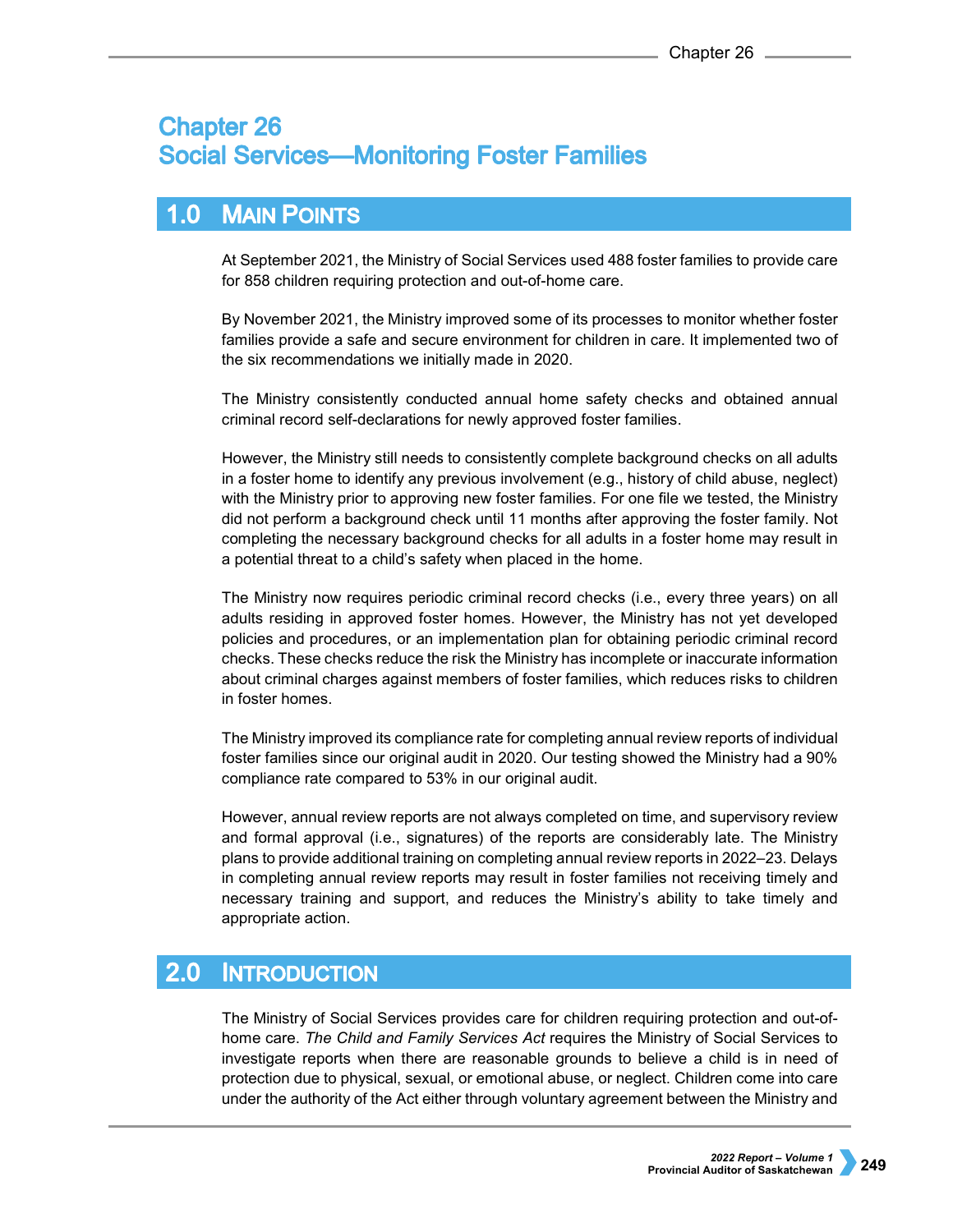the biological parents, or by a court order.<sup>[1](#page-1-0)</sup> The Ministry may place children in out-of-home care with extended family networks or within the child's cultural community, residential group homes, or foster homes.

At September 30, [2](#page-1-1)021, there were 858 children living in 488 foster homes.<sup>2</sup> Each foster home had, on average, 1.8 children. There were 120 of 488 homes that did not have children in care at that time.<sup>[3](#page-1-2)</sup>

In 2020–21, the Ministry of Social Services provided \$31.1 million in support to foster-care families (e.g., monthly payment for basic expenses, special needs care).[4](#page-1-3)

The responsibility of the foster family is to provide foster children safe, healthy and nurturing relationships, and a family environment with the goal to provide opportunities for the healing, growth, development, and support of the children so that they may be reunited with their biological family.<sup>[5](#page-1-4)</sup>

The Ministry must ensure children placed in foster homes are well cared for and safe, as well as that foster families receive ongoing support and provide quality services. Effectively monitoring children's safety, and providing needed support to foster families is crucial in contributing to foster children's health and well-being.

### $2.1$ **Focus of Follow-Up Audit**

This audit assessed the status of six recommendations made in our *2020 Report – Volume 1*, Chapter 12, about the Ministry of Social Services' processes to monitor whether foster families provide a safe and secure environment for children in care. We concluded for the 12-month period ended December 31, 2019, the Ministry had, other than the areas identified in our six recommendations, effective processes.<sup>[6](#page-1-5)</sup>

To conduct this audit engagement, we followed the standards for assurance engagements published in the *CPA Canada Handbook—Assurance* (CSAE 3001). To evaluate the Ministry's progress toward meeting our recommendations, we used the relevant criteria from the original audit. Ministry management agreed with the criteria in the original audit.

To complete this follow-up audit, we interviewed key Ministry staff, and examined policies, procedures, and other records relating to monitoring foster families. We also tested a sample of foster families' files.

### **STATUS OF RECOMMENDATIONS**  $3.0<sub>2</sub>$

This section sets out each recommendation including the date on which the Standing Committee on Public Accounts agreed to the recommendation, the status of the recommendation at November 30, 2021, and the Ministry of Social Services' actions up to that date.

<span id="page-1-5"></span><span id="page-1-4"></span><span id="page-1-3"></span><span id="page-1-2"></span><span id="page-1-1"></span><span id="page-1-0"></span><sup>4</sup> Ibid.

 <sup>1</sup> Saskatchewan Foster Families Association, *A Guide for Caregivers: Third Edition Handbook*, 2021, p. 7. [www.sffa.sk.ca/files](http://www.sffa.sk.ca/files/pdfs/SFFA-Handbook-3rd-Edition-2021-09-28.pdf)  [/pdfs/SFFA-Handbook-3rd-Edition-2021-09-28.pdf](http://www.sffa.sk.ca/files/pdfs/SFFA-Handbook-3rd-Edition-2021-09-28.pdf) (11 March 2022).

<sup>2</sup> [www.saskatchewan.ca/residents/family-and-social-support/putting-children-first](http://www.saskatchewan.ca/residents/family-and-social-support/putting-children-first) (1 December 2021).

<sup>&</sup>lt;sup>3</sup> Information provided by the Ministry of Social Services.

<sup>5</sup> Saskatchewan Foster Families Association, *A Guide for Caregivers: Third Edition Handbook*, 2021, p. 6.

<sup>6</sup> *[2020 Report –](https://auditor.sk.ca/pub/publications/public_reports/2020/Volume_1/CH%2012%20-%20Social%20Services%E2%80%94Monitoring%20Foster%20Families.pdf) Volume 1*, Chapter 12, pp. 155–173.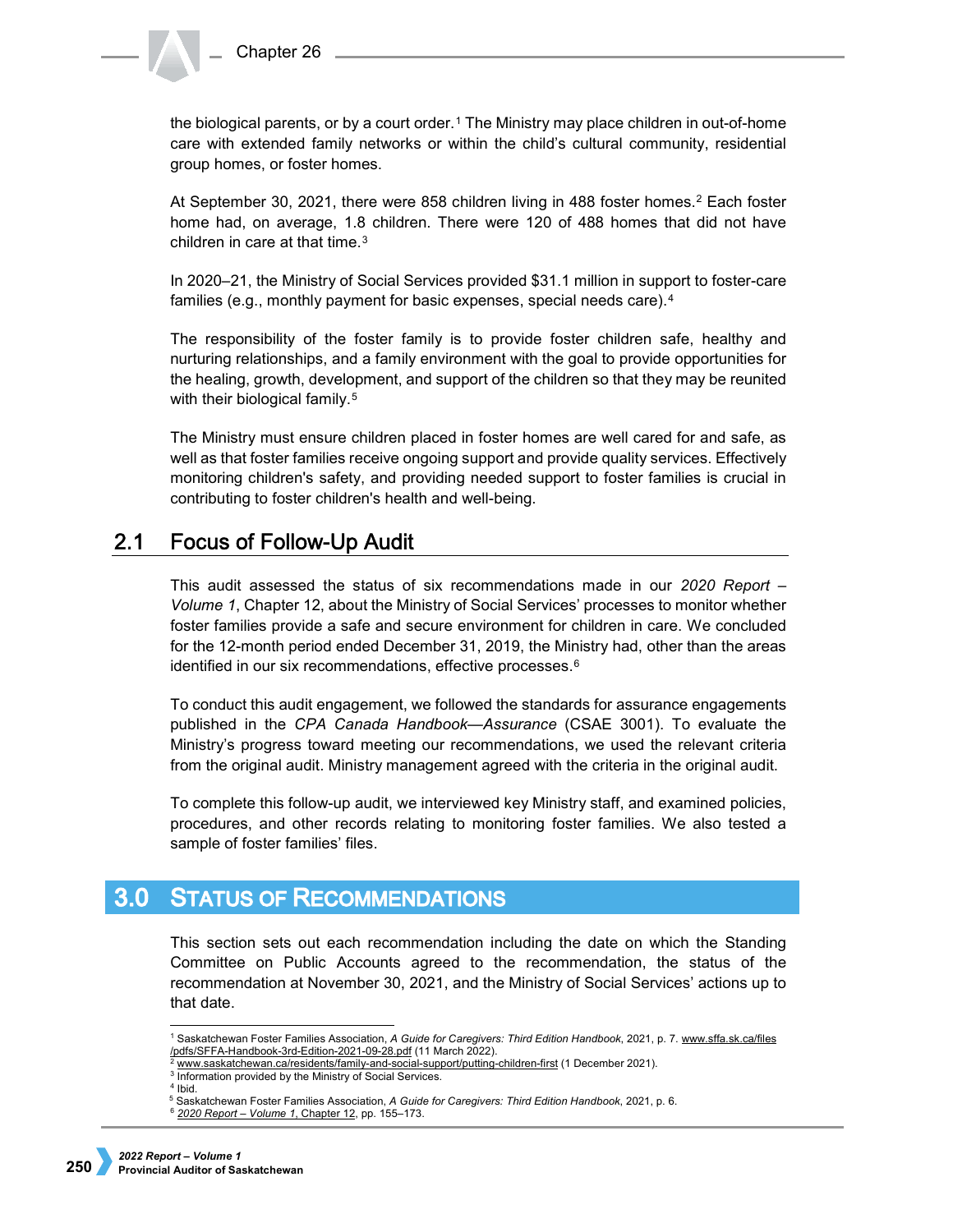### Not All Required Background Checks Completed  $3.1$

*We recommended the Ministry of Social Services complete all required background checks prior to approving foster families. (2020 Report – Volume 1,*  p. 160, Recommendation 1; Public Accounts Committee agreement March 2, 2022)

## **Status**—Partially Implemented

The Ministry of Social Services does not complete all the required background checks prior to approving new foster families.

Before approving applicants to become foster care providers, the Ministry requires staff to complete two background checks. Staff are responsible for:

- Requesting a criminal record check/vulnerable sector check for each applicant and any other adult 18 years of age or older, including adult children, living in the home
- Conducting a Ministry record check in its case-management IT system to identify any previous involvement (e.g., history of child abuse, neglect) with the Ministry

If any criminal charges or past history concerns arise, the Ministry may deny the fostering application.

The Ministry approved 52 new foster families between September 2020 and August 2021.

We tested five new foster families and found all five files had criminal record checks completed for all adults residing in the homes prior to Ministry approval for fostering.

However, we found staff did not always complete the Ministry record check on all adults residing in the home prior to Ministry approval for fostering. We found:

- In one file, during our initial testing of five foster families, staff completed the Ministry record check 11 months after the Ministry approved the family for fostering. There were no concerns when staff finally completed the Ministry record check.
- In one file, during our testing of an additional five foster families, staff completed the Ministry record check five days after the Ministry approved the family for fostering. There were no concerns when staff completed the Ministry record check.

Not completing the required Ministry record check for all applicants and adult residents in a foster home prior to approving a home may result in a potential threat to a child's safety when placed in the home.

### $3.2$ **Periodic Criminal Record Checks Will Be Required**

*We recommended the Ministry of Social Services require periodic criminal record checks on all adults residing in approved foster homes. (2020 Report – Volume 1,* p. 164, Recommendation 4; Public Accounts Committee agreement March 2, 2022)

**Status**—Partially Implemented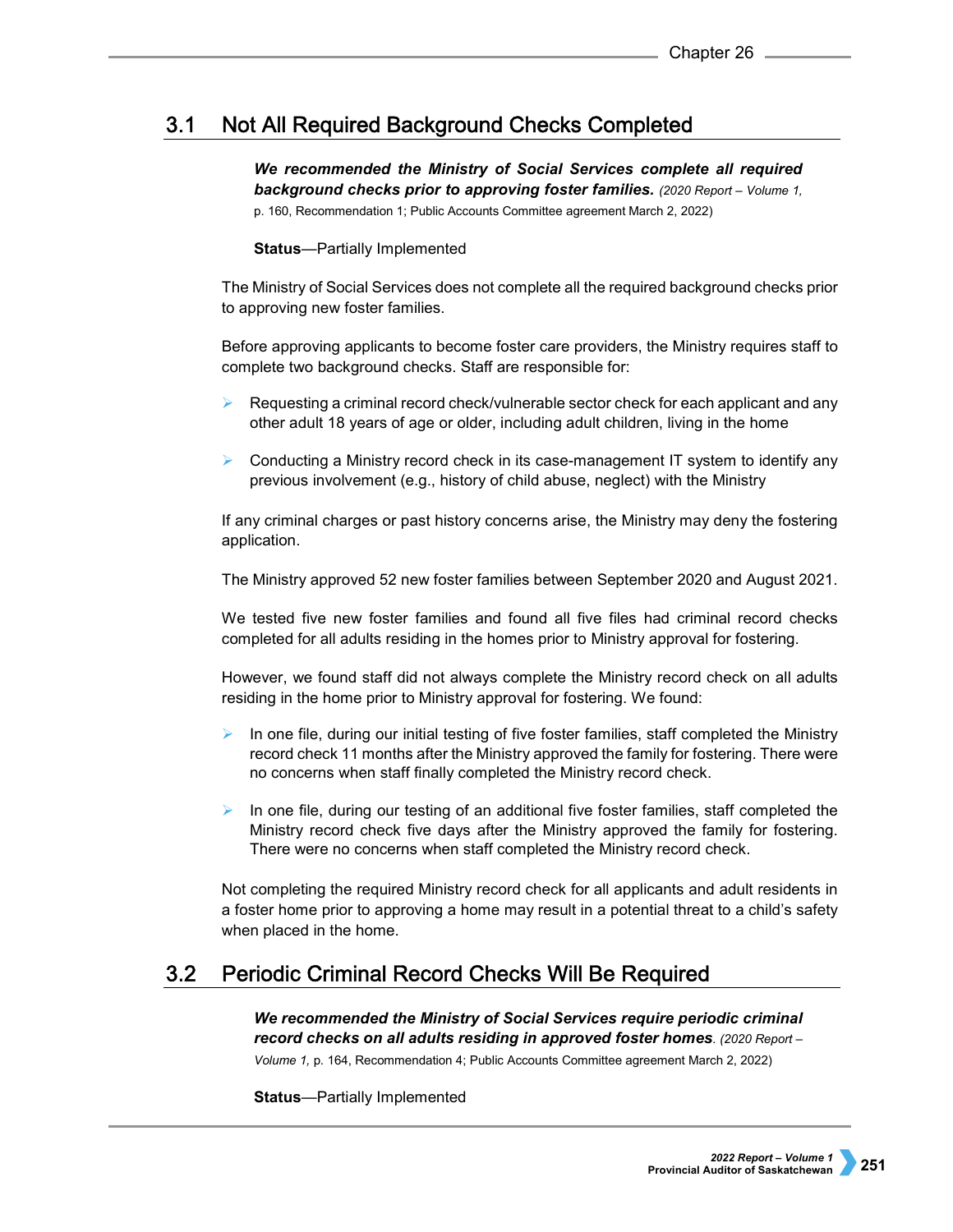The Ministry of Social Services determined all adults in foster homes should provide criminal record checks every three years, but it has not yet formalized the process for doing so.

At the time of our original audit in 2020, the Ministry did not require foster parents and other adults in the foster home to provide it with periodic criminal record checks after its initial approval of the home. This meant some foster homes had been fostering for 29 years since first approved and the Ministry had not obtained an updated criminal record check.<sup>[7](#page-3-0)</sup>

In 2020–21, the Ministry analyzed the criminal record check practices in other Canadian provinces and found many provinces require periodic criminal record checks for foster families. For example, in British Columbia, foster families are required to have criminal record checks done every three years.

Based on the analysis, in October 2021, the Ministry decided to require all adults in foster homes to provide criminal record checks every three years. However, the Ministry has not yet developed policies and procedures for this, or an implementation plan.

Requiring regular criminal record checks decreases the risk of children in foster homes residing in an unsafe environment. It also increases public confidence in the Ministry providing safe and secure environments for children in its care.

### $3.3<sub>2</sub>$ Key Aspects of Foster Family Annual Reviews Completed as **Required**

*We recommended the Ministry of Social Services consistently follow its standard to conduct annual home safety checks at foster homes. (2020 Report – Volume 1,* p. 163, Recommendation 2; Public Accounts Committee agreement March 2, 2022)

**Status**—Implemented

*We recommended the Ministry of Social Services obtain annual criminal record declarations for all adults residing in approved foster homes. (2020 Report – Volume 1,* p. 164, Recommendation 3; Public Accounts Committee agreement March 2, 2022)

**Status**—Implemented

The Ministry of Social Services completes key aspects of foster homes' annual reviews as required.

The Children's Services Manual requires the Ministry to review each foster family at least annually. Part of this review includes performing a home safety check and obtaining criminal record self-declarations regarding any criminal charges or convictions.

<span id="page-3-0"></span> <sup>7</sup> *[2020 Report –](https://auditor.sk.ca/pub/publications/public_reports/2020/Volume_1/CH%2012%20-%20Social%20Services%E2%80%94Monitoring%20Foster%20Families.pdf) Volume 1*, Chapter 12, p. 164.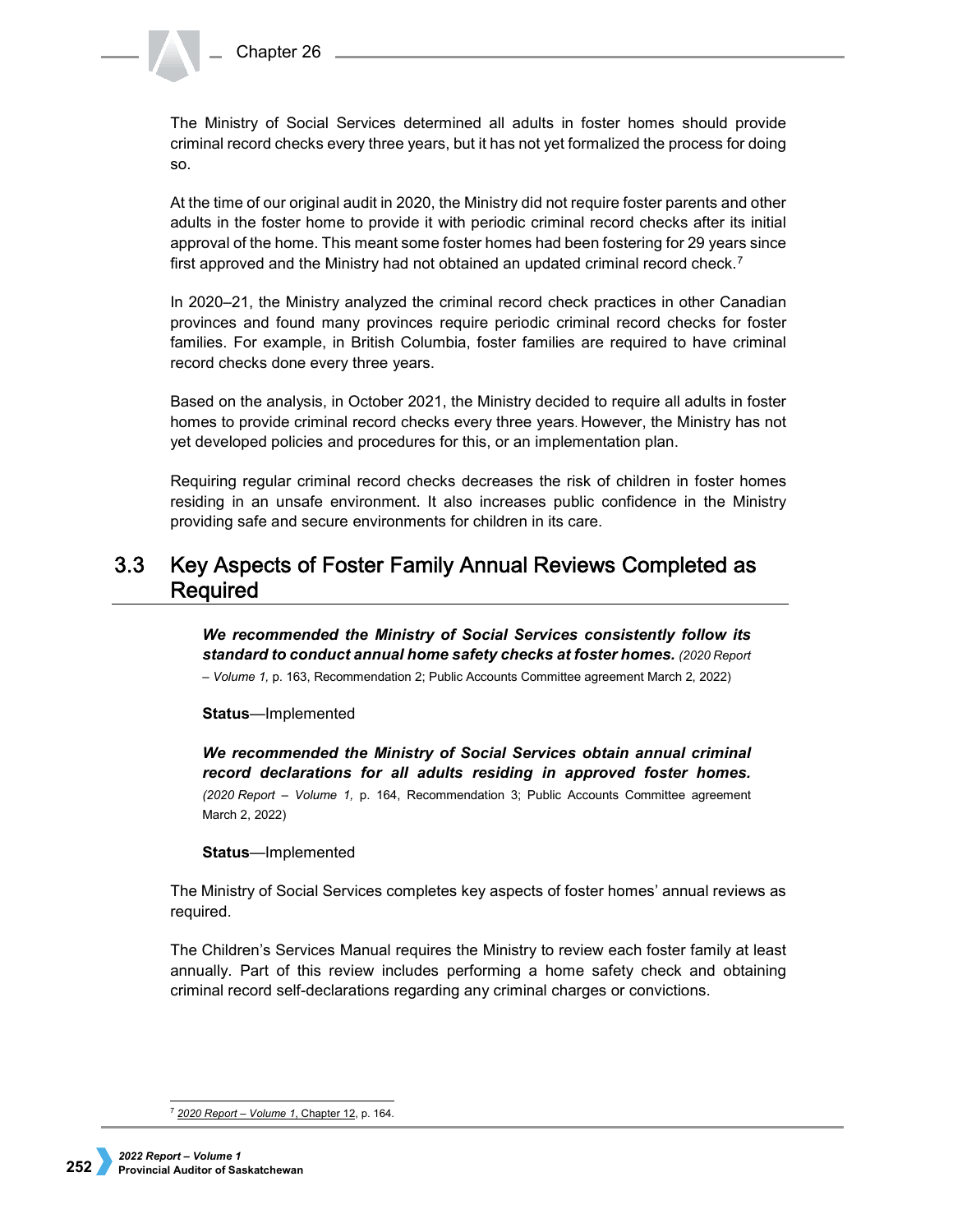Home safety checks confirm a foster home remains safe. Resource workers use a standard home safety checklist to assess:

- Sleeping and bedroom accommodations (e.g., no more than two children should be in a room)
- Fire safety (e.g., properly installed and functioning smoke alarm)
- Firearm and weapon safety (e.g., storage of firearms in accordance with federal legislation)
- $\triangleright$  Water safety (e.g., supervision of children when they are in, on, or around water, appropriate covering of swimming pools and hot tubs)
- General home safety (e.g., handrails installed where needed, drinkable water available)

The Ministry also relies on foster families and other adults living in the home to self-declare any criminal charges or convictions by signing a criminal record declaration annually.

We found staff completed the annual home safety checklist and obtained the criminal record self-declarations for all 30 foster family files we tested.

Performing home safety checks and obtaining annual criminal record self-declarations for all adults living in a foster home decreases the risk of children living in an unsafe environment and for potentially being mistreated.

#### $3.4$ Annual Review Reports Not Completed or Reviewed Timely

*We recommended the Ministry of Social Services consistently follow its standard to complete annual review reports of individual foster families. (2020 Report – Volume 1,* p. 165, Recommendation 5; Public Accounts Committee agreement March 2, 2022)

**Status**—Partially Implemented

The Ministry of Social Services improved its compliance with completing annual review reports of individual foster families. However, annual review reports are not completed timely and supervisory review and formal approval (i.e., signatures) of the reports are considerably late.

The Ministry requires resource workers to complete an annual review of each foster family to assess whether the family still meets the Ministry's requirements for fostering.<sup>[8](#page-4-0)</sup> As part of the review, resource workers assess the foster family's strengths, skills, and/or supports needed according to five competencies: protecting and nurturing children, meeting children's developmental needs, supporting family relationships, connecting children to nurturing relationships intended to last a lifetime, and working as a member of a professional team.

<span id="page-4-0"></span><sup>&</sup>lt;sup>8</sup> Annual reviews are completed within a calendar year.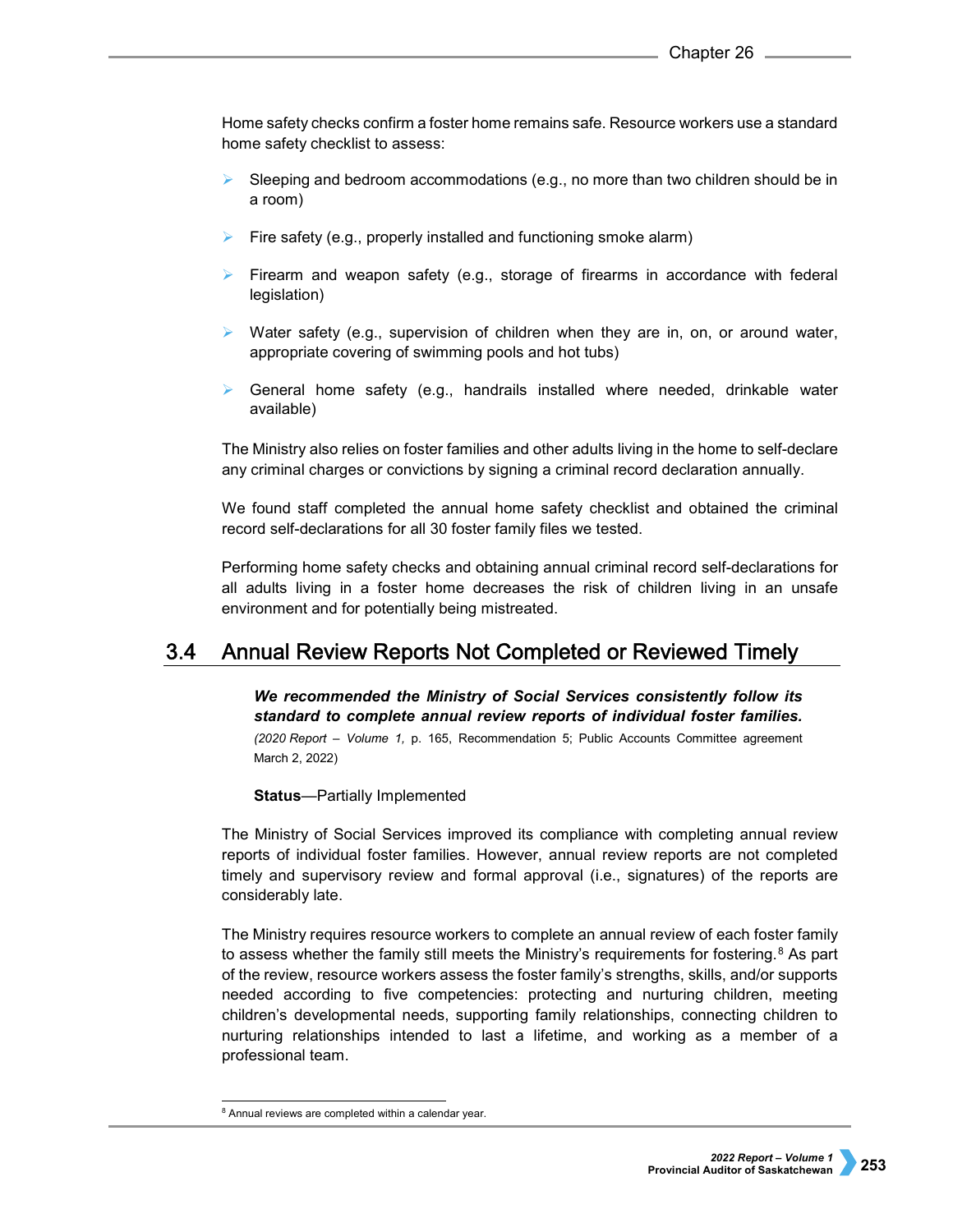The Ministry requires resource workers to complete an annual review report once they complete their assessment, collect all the necessary documentation (e.g., home safety check, criminal record self-declarations), and meet with foster families about the review's results. Management expects the resource worker and supervisor to sign the annual review report within two weeks after it is complete.

We tested 30 foster family files and found:

- $\triangleright$  Four foster families did not receive a 2020 annual review report even though supporting documentation (e.g., home safety check) was gathered. At time of testing (September 2021), the 2021 annual review report had not yet been completed either. $9$  Therefore, these foster families fostered children for almost two years without the Ministry formally assessing whether the family still meets its requirements for fostering.
- $\triangleright$  Twenty-six foster families received an annual review report in 2020 or 2021.

Based on our testing, we found the Ministry significantly improved its compliance rate for completing annual review reports since our original audit in 2020. Our testing showed the Ministry had a 90% compliance rate compared to 53% in our original audit. It also showed the Ministry exceeded its 85% compliance rate goal.

However, we found that resource workers do not always complete annual review reports timely. Out of 26 completed annual review reports, 10 were done between 3–30 weeks after meeting with foster families and receiving supporting documentation.

In addition, supervisors did not always sign the annual review reports within two weeks after the reports were complete as expected. We found 12 out of 26, or 46%, of completed annual review reports were signed more than three weeks after report completion (ranging from 3–49 weeks late) or not at all (two annual review reports). Management indicated reasons for delays in completing and signing annual review reports related to workers needing extra time to edit the reports after initial supervisory review, staff working from home, staff turnover, and vacations.

Lack of timely supervisory review and approval (i.e., supervisory signature) of annual foster family reviews, reduces the Ministry's ability to take timely and appropriate action (e.g., to provide training or remove children from a home) in cases when a foster family is no longer suitable for fostering or needs additional support.

Delays in completing annual review reports, which formally assess a foster family's strengths and weaknesses, may result in foster families not receiving timely and necessary training and support to provide quality care to children placed within their homes.

<span id="page-5-0"></span><sup>9</sup> In one case, the Ministry attempted to contact the family multiple times to complete the annual review report. There were no children in care in 2020 or 2021, and the Ministry was working on closing this foster home at November 2021.